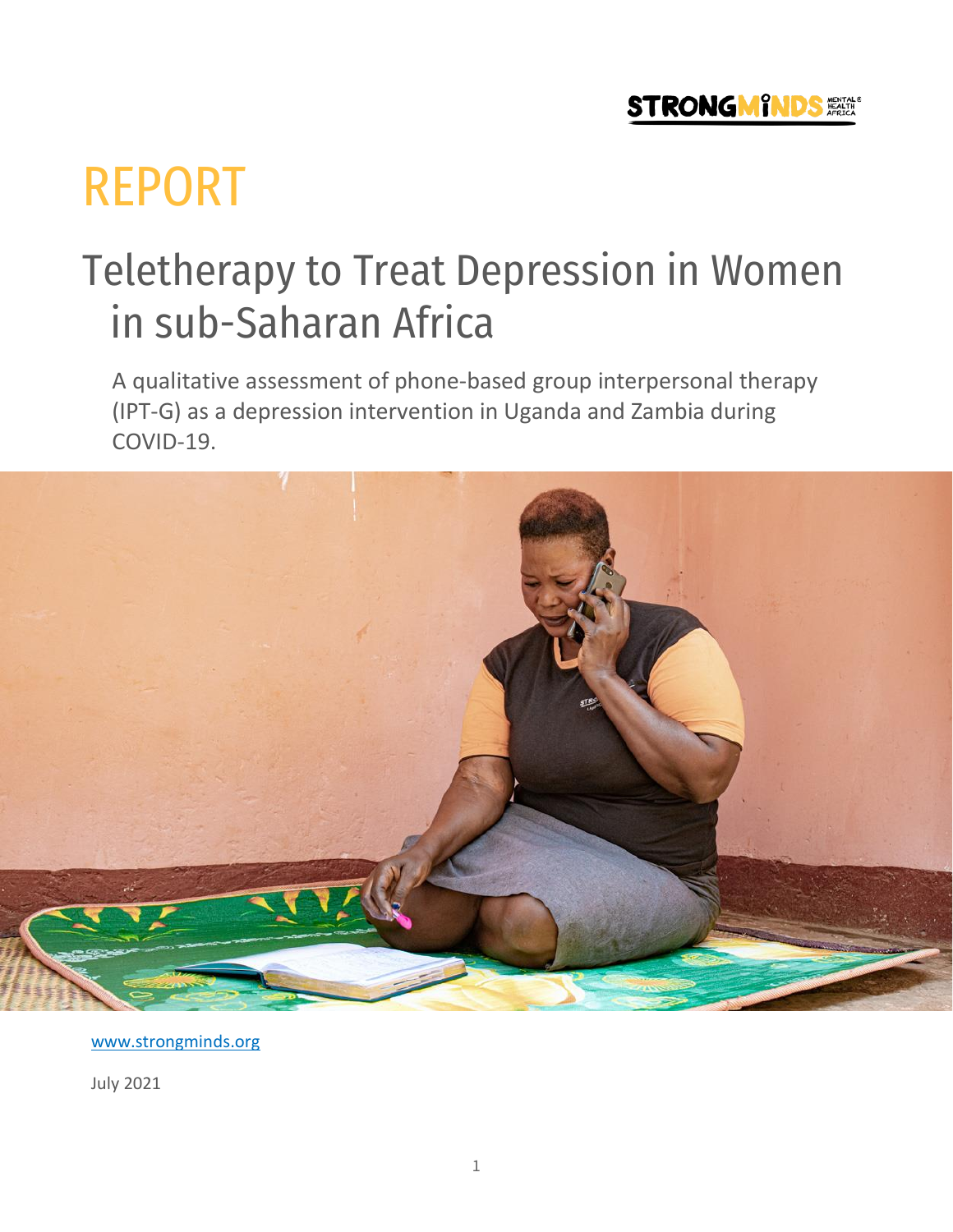### **COVID-19 IS INCREASING HOUSEHOLD DISTRESS IN UGANDA AND ZAMBIA**

#### **SUMMARY**

The continued COVID-19 crisis has heightened many of the known risk factors associated with poor mental health – financial insecurity, unemployment, and food scarcity – while protective factors such as social connection, employment and educational engagement, and access to health services – have fallen dramatically. The [World Health Organization \(WHO\)](https://www.who.int/teams/mental-health-and-substance-use/covid-19) has declared the COVID-19 pandemic a major disaster and acute stressor that can induce trauma and destabilize the mental health of individuals.

StrongMinds is responding to this mental health crisis by providing free, phone-based group interpersonal psychotherapy (IPT-G) to treat depression in marginalized women and adolescents in Uganda and Zambia. This time-bound therapy model addresses interpersonal relationships as the root of—and source of recovery from—depression. Therapy groups run for 10-12 sessions and are led by lay mental health workers. IPT-G is endorsed by the WHO as a frontline intervention for depression in lowresource settings. StrongMinds' adaptation of IPT-G to a phone-based delivery system is a first-of-its kind effort to provide continuous, scalable treatment for depression sufferers in sub-Saharan Africa during COVID-19.

StrongMinds launched its IPT-G teletherapy program in 2020 and served over 7800 clients in its first year. Data from StrongMinds shows that phone-based IPT-G is as effective as in-person group therapy in reducing depression symptoms among participants.<sup>1</sup> To further evaluate teletherapy as an IPT-G delivery model, StrongMinds embarked on a qualitative assessment to learn from participants—in their own words—how COVID-19 affected their mental health, and how they felt about their experiences with teletherapy.

The qualitative assessment consisted of in-depth interviews by phone with 36 randomly selected clients in Uganda and Zambia. The semi-structured interviews were conducted by staff members and lasted 30- 75 minutes. Participants had all experienced either in-person or phone-based IPT-G from StrongMinds from 2016 through 2020. Some clients had experienced in-person therapy in previous years, and had reenrolled in teletherapy during COVID-19, enabling us compare their experiences of these two delivery methods.

The stories they share tell a compelling story of how the COVID-19 lockdowns have affected the mental health and well-being of Ugandans and Zambians, while providing us with valuable insights that will help us improve our depression treatment.

<sup>&</sup>lt;sup>1</sup> As measured by the PHQ-9 depression scale administered to clients before and after therapy.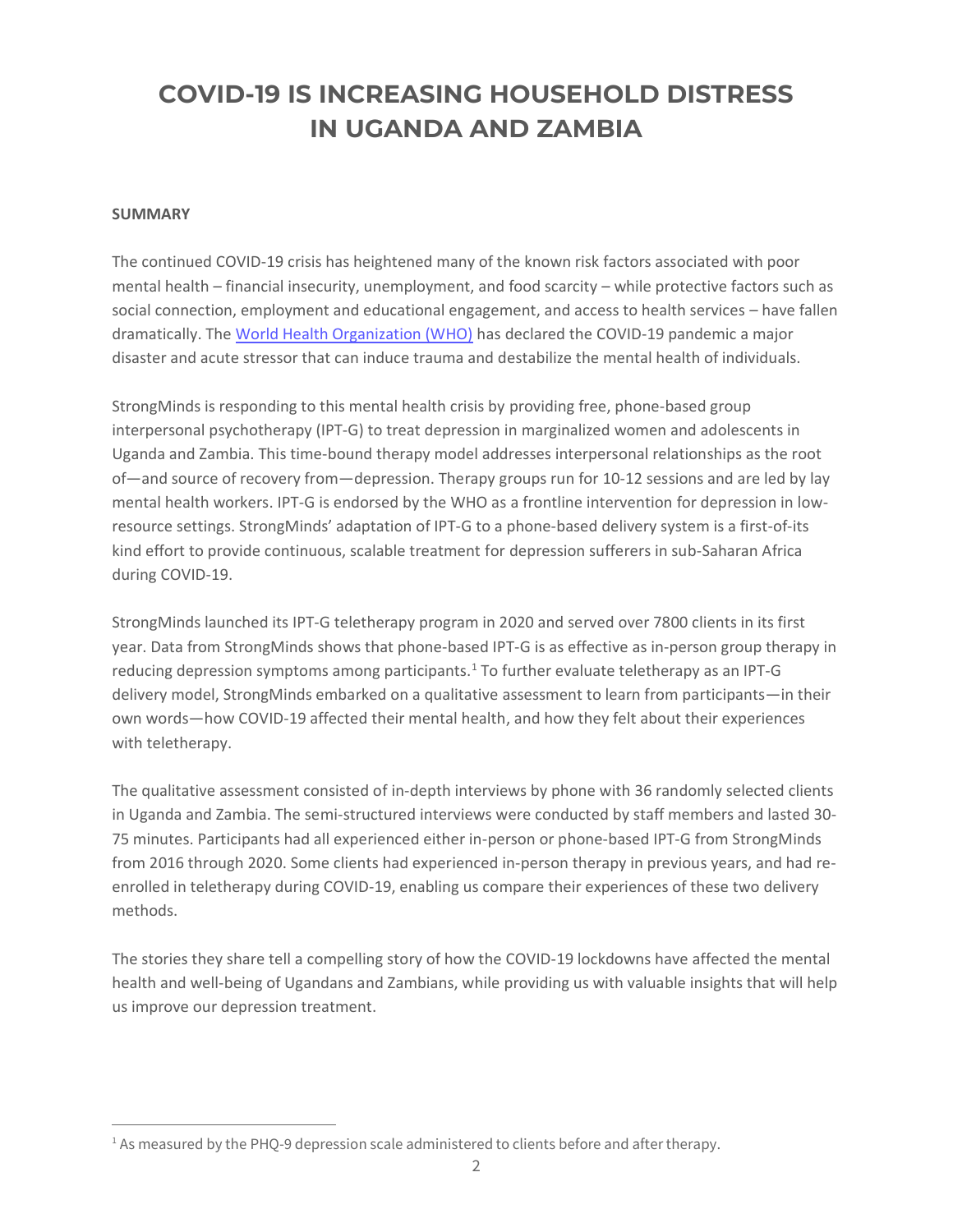#### **MENTAL HEALTH IN THE LOCKDOWN ENVIRONMENT**

Interview participants were asked about their safety, mental health, and home situation during the lockdown, as well as general thoughts and fears surrounding COVID-19.

Overall, clients reported that restrictions on movement had the greatest impact on their mental health, preventing them from taking transportation to go to work or socialize with friends and family. Fear of the virus itself, and the resulting stigma of contracting it, was also cited, as well as overwhelming and conflicting information and rumors circulating.

For those that were already experiencing social isolation due to depression, the lockdown significantly worsened their ability to reach out. Depressive symptoms such sleeping too much or lacking the energy to work were exacerbated, largely due to having little else to do.

When asked to rate their mental health comparatively before and after lockdown, most clients showed a significant decline in mental health due to the pandemic situation. There was a specific link between declines in mental health and lack of productivity or ability to provide for one's family, as well as social isolation due to lockdown restrictions.

#### **Symptoms**

Depressive symptoms can present differently, based on the individual. Interview participants reported that prior to StrongMinds therapy they experienced symptoms such as consistent crying, loss of appetite, missing meals, lack of energy for work or daily tasks, isolating themselves from friends and family, insomnia and hypersomnia, outbursts and anger, lack of self-esteem, constant invasive or negative thoughts, loneliness, and hopelessness.

Several somatic symptoms were also reported, such as heart pain, high heart rate, high blood pressure, and difficulty breathing when clients felt extremely stressed. Clients demonstrated that physical and mental health interact in a vicious cycle; poor mental health caused or worsened physical health, which then compounded emotional stress.

Reports of heart pain and high blood pressure were most commonly found in this case, with clients reporting fear that their condition would worsen and they would die from it. Several clients spoke of injuries or chronic illness that inhibited their ability to work or care for their families. During

"The lockdown blocked our legs, pockets and everything."

"People were talking a lot. Everyone has their own view; one tells you this, another tells you that, and so on…"

"My thoughts were bad because, as human beings, our thoughts normalize depending on the people around us."

"There is nothing much, my life, it is just that I realized that I was losing a lot of weight. I did not want to eat, everything was tasteless. You could look for something to hold on to, but you could not find any…That is how it was; the world had become so small for me."

"The heart problem gave me more stress. Whenever I think of anything I would feel pain in my heart. I was so scared. I thought that I was going to die."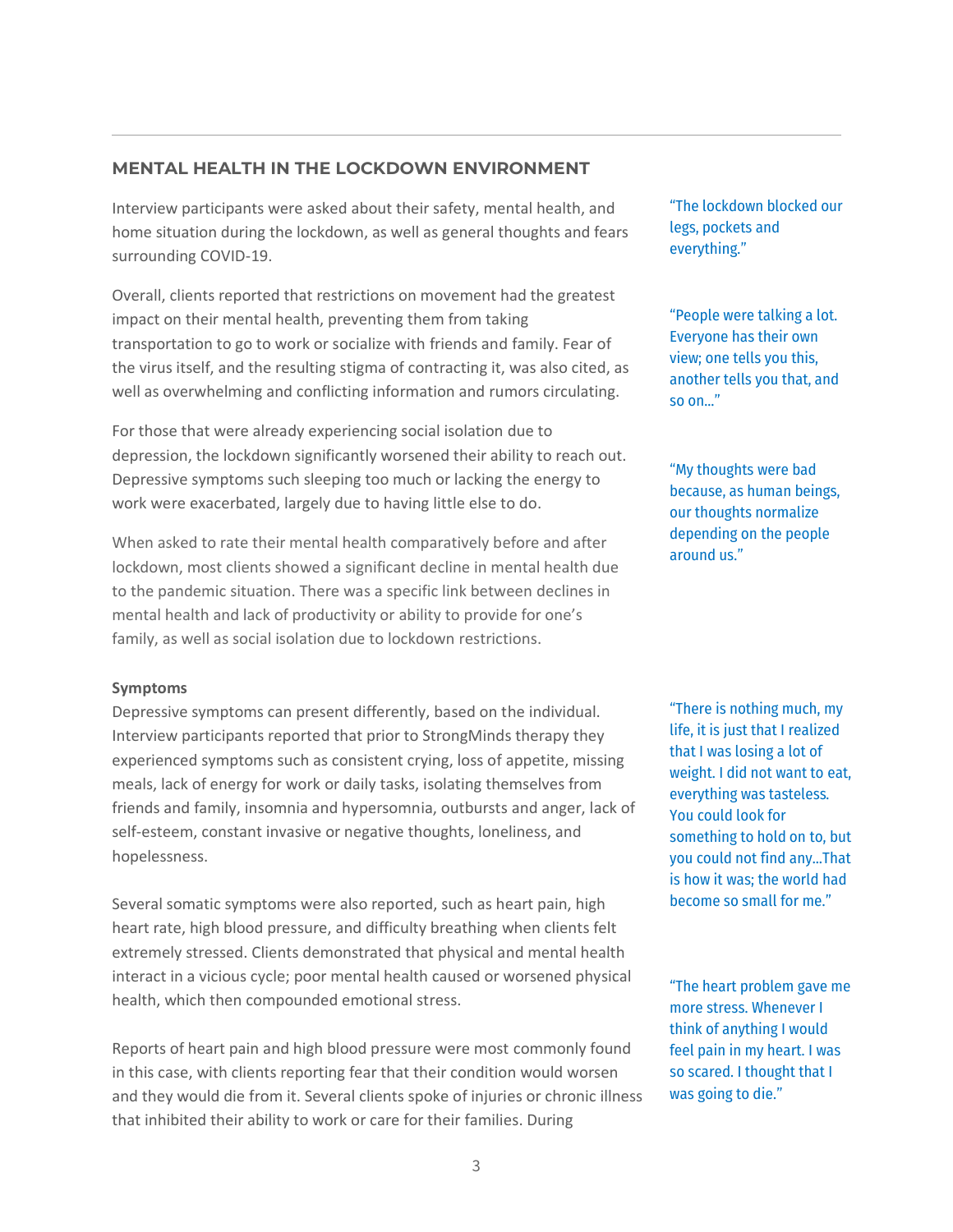lockdown, those with chronic conditions were unable to afford necessary medications, causing additional stress. These symptoms had a negative impact on daily activities, such as work and caring for children.

Clients reported that their families felt the effects of their depression. Some reported children being exposed to several depressive symptoms such as crying and isolation, which often scared them. As well, behaviors such as shouting at children harmed clients' relationship with their families, and in some cases, clients were unable to care for their children entirely. Clients also reported using alcohol to cope with difficult feelings.

"The children are not so young but it reached a point when they also got affected, as they were seeing that my life was not okay."

#### **EXTERNAL STRESSORS**

#### **Financial Hardship and Job Loss**

One generally accepted hypothesis confirmed in this analysis is that, regardless of the type of stressor, the root is often financial in nature. Participants reported an increase in worry, fear, and pressure surrounding money and finding work. Job loss and economic stress had a significant negative impact on an individual's sense of self-worth, identity, and purpose. Financial concerns were implicated in discussions of family and relationship tension, restrictions in movement, and general uncertainty surrounding the COVID-19 situation.

Falling behind on rent and being unable to maintain a home was cited as a major concern. Many were forced to take out loans from banks and/or family and friends in order to pay for basic needs. People reported feeling high pressure to repay debts or catch up on rent payments. As the lockdown progressed, fear and worry surrounding loan repayment, and the social impact of borrowing from friends, took a toll on mental health and feelings of security.

#### **Food Security and Family Support**

The downstream effect of economic stress in many cases was the fear of being unable to provide food and other necessities for their family. First, many reported being broadly unable to afford food. Families relied on each other and others in their community to provide staple foods like posho and millet. Second to that, there was also an acute awareness of the lack of nutritional diversity and being unable to afford more nutrientdense foods, like meat and beans. Many of the participants were single parents and noted the difficulty of being a single-income household, particularly when there were many children. There were also several blended households where one person could be responsible for their own children, plus children from friends and family members who were put into the care of the participant.

"When we went into lockdown, there was no going to the village to visit your mother, transport was too expensive and yet there was no money. I was home not working, even if you wanted to do business it was difficult as you wouldn't get customers - that is how it affected me"

"It was hard on me, yet when a child is crying of hunger you cannot tell him/her that there is no food."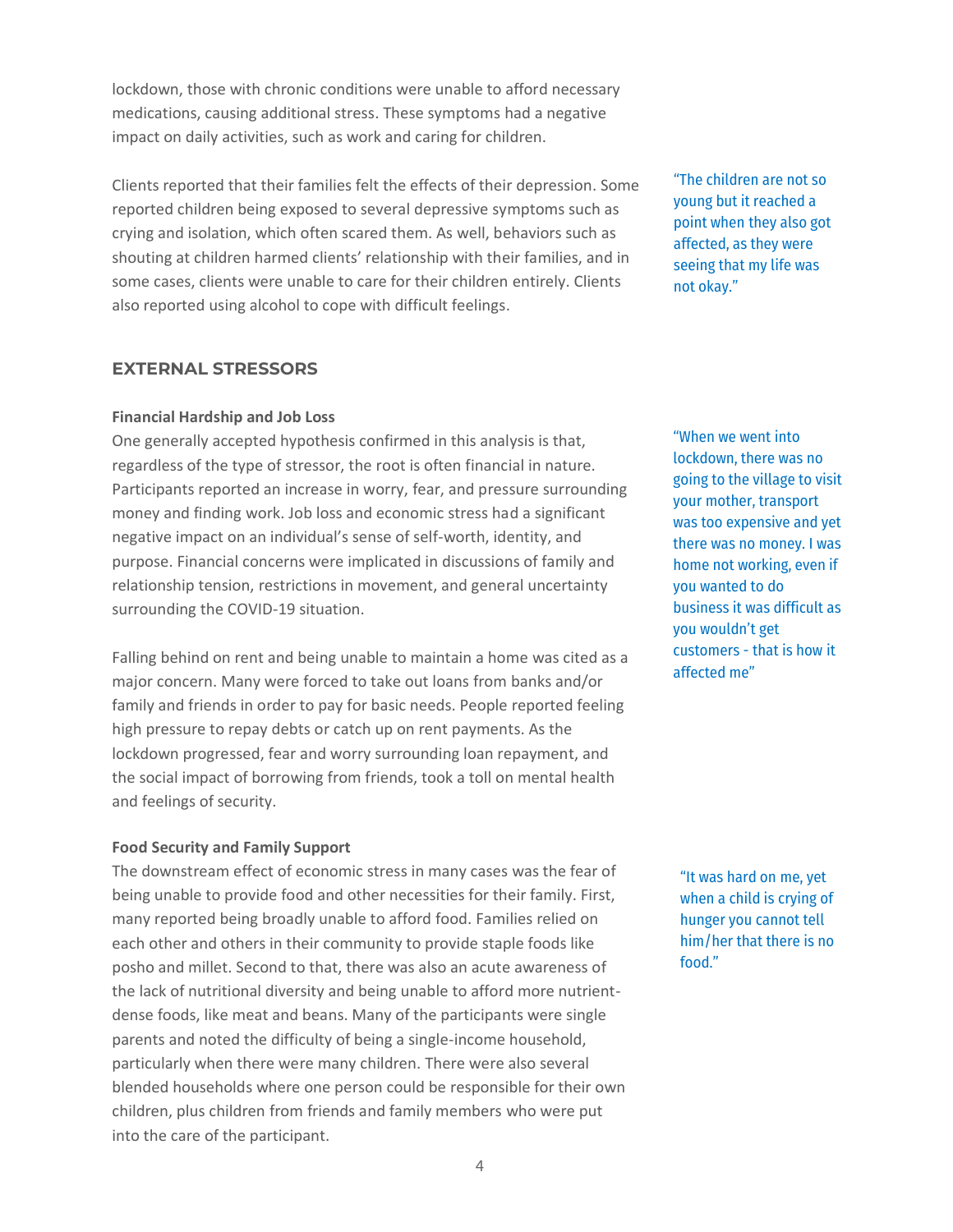Even though most schools were not meeting during COVID, parents noted feeling pressure from their children to pay for school fees, uniforms, materials, and other activities. Participants reported that they had goals of allowing their children to go to school, but the added pressure from children asking for fees and other support took a large toll on mental health. In addition to wanting to provide food and education to their children, parents also wanted to care for their children's physical health and noted that they were worried that they would be unable to afford health care and medication if a child became sick.

#### **Relationship Tension**

The primary relationship tension reported by participants was between spouses. Many commented that the tension was not necessarily new during the lockdown, but the added element of social isolation and job loss exacerbated that marital tension. In some cases, this escalated to physical and verbal violence in the home and fear within the relationship. A common experience that led to marital tension was arguments over property and fidelity. Many reported being left by partners and then fearing losing their homes because the property was not legally coowned.

Other familial relationships also suffered. For many, families provide friendship and camaraderie, so interpersonal conflict can mean losing a source of social support that has a compounding effect on mental health. In many of these strained relationships, female participants noted how their lack of control over resources and decision-making put them at a disadvantage and negatively impacted their sense of empowerment and self-worth.

#### **Safety and Security**

In addition to safety and security at home, the lack of resources and sources of income left many desperate for basic necessities and neighborhood safety became compromised as a result.

"I don't want my child to be sent home for school fees. Even if their father has not yet given [school fees] to me, I want to be able to pay something, so that he will at least be able to cover the balance. I wonder how I am going to handle that situation."

"Before lockdown there was no domestic violence and money was coming so there was happiness. But now, you can ask your husband for money for food and he shouts at you; I don't have, find a way of getting it, it is true lockdown affected us."

"What can I do, I have nothing to do, the land we had Mum and Dad died and my brother hired it all and I have nowhere to farm... he hired it all …you look for what to do and you don't have it."

"My partner was attacked and they even stole his motorcycle. They almost killed him. I was stressed over that...he was the one supporting me at home."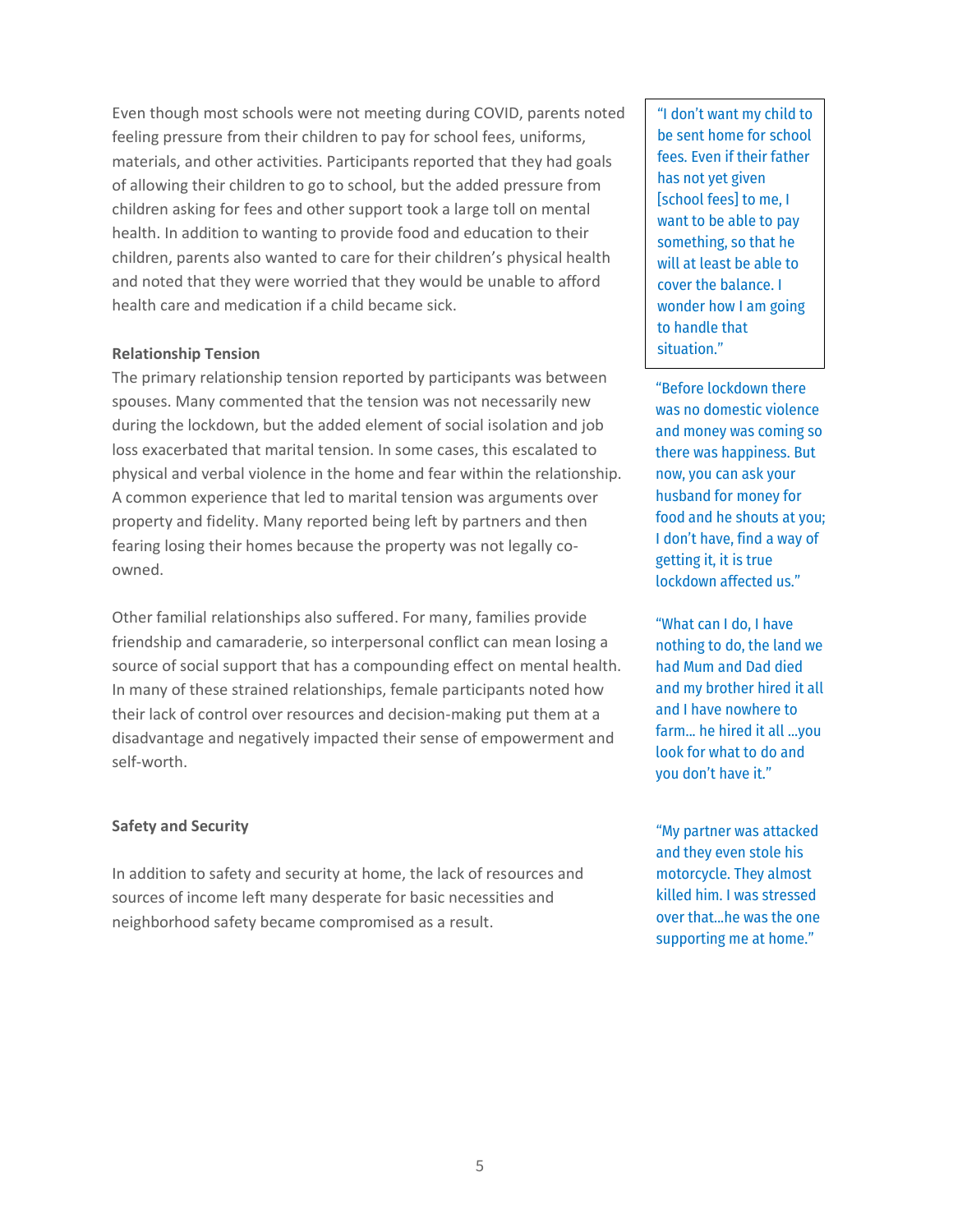#### **FACILITATORS AND BARRIERS TO ACCESSING STRONGMINDS' THERAPY**

Facilitators and barriers to joining and regularly attending teletherapy can be seen in the following categories: phone access and connectivity, time and availability, convenience, confidentiality and protection of information, and environmental safety and privacy.

#### **Phone Access and Connectivity**

Some core assumptions of StrongMinds' teletherapy program is that the client 1) has access to a phone; 2) that phone will be available to him/her twice weekly at the time of therapy; and 3) the phone will be charged and the networks will be stable enough to hold the call. Interviews with clients highlighted some of the challenges clients faced in meeting these requirements.

Access to teletherapy was greatly facilitated by owning one's phone, having access to a stable network, and having enough electricity access to charge the phone before the therapy session commenced. Rural clients had the most challenges with unstable connections.

While most clients faced difficulties with phone access or network stability at least once throughout therapy, those who experienced consistent or multiple difficulties were most likely to miss sessions. Having a dead battery, broken phone, or having to share the phone also caused many to miss sessions or drop out of therapy altogether.

Another key issue was airtime. StrongMinds paid for airtime for all clients in order to facilitate therapy access. However, many clients had outstanding balances on their accounts. When StrongMinds deposited airtime funds into their accounts, the debts were paid but clients were left with no remaining airtime for the group session.

#### **Timing and Availability**

Timing was overall viewed positively by clients. Sessions were usually at set scheduled times, making it possible for clients to plan ahead and work their daily activities around therapy. Sp,e group leaders provided flexible timing and often accommodated for individuals as needed to avoid missed sessions. Clients also reported that leaders often checked in with individual group members to remind them of session times and ensure that all members could attend.

On the other hand, timing was a barrier to teletherapy attendance in several cases; some clients reported that sessions were disruptive to their activities and that there was no set time for most sessions within their

"Yes, I thought about accessibility, but that was also not a problem for me since I conduct most of my businesses on phone, that means that my phone has to be fully charged and must be on all the time, switching off the phone affects my business …once it is off I will also lose business."

"For network problem I got it, because there was a time when the session ended without me hearing some of the information."

"I didn't get to understand. You would find yourself at 4.30pm wondering if you won't have therapy, and on checking your phone, there are missed calls; and sometimes they would call at 5pm. So, it needs proper timing."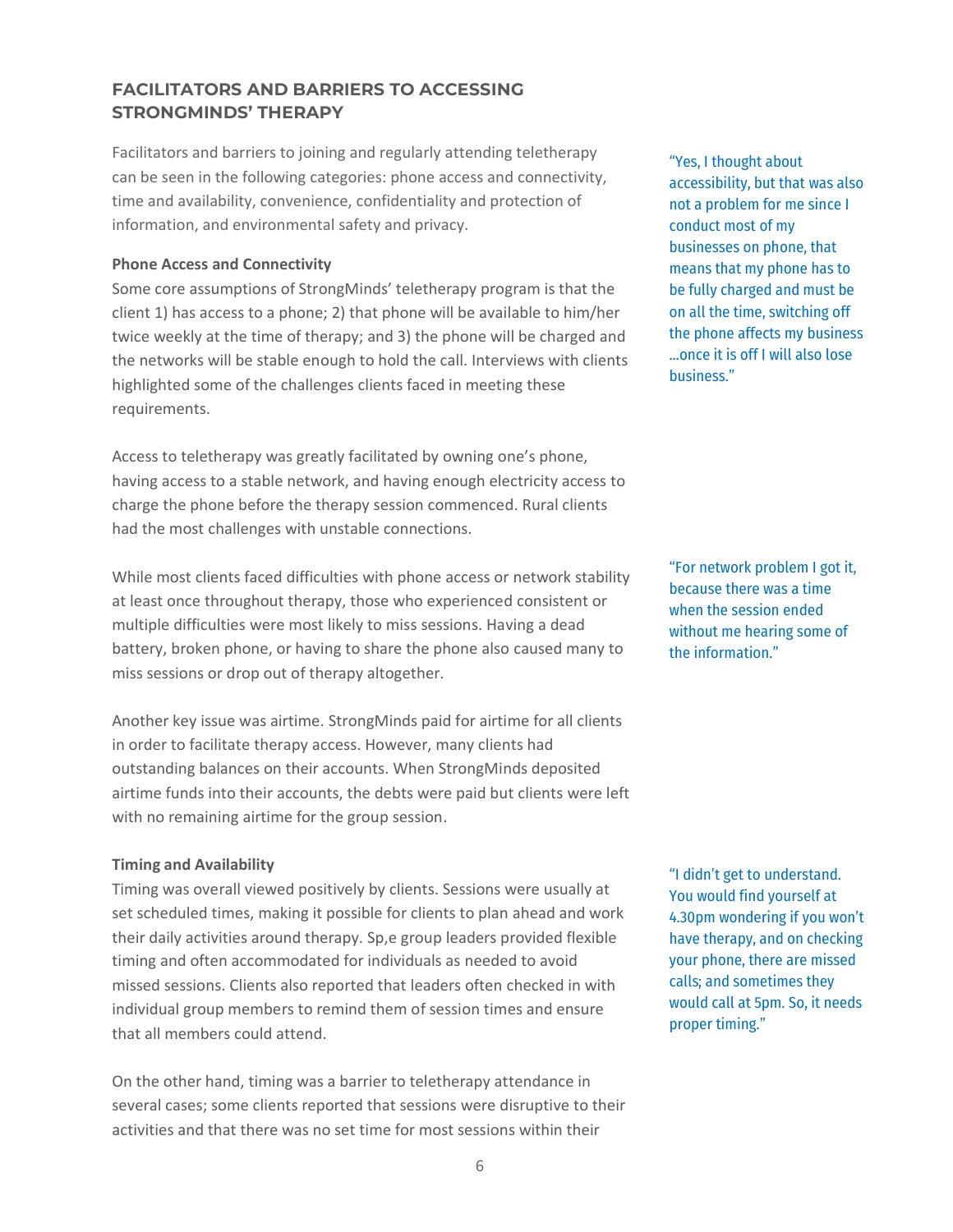group, which complicated client availability and led to missed sessions. As well, some cited that they were unable to join because of work or travel, causing them to also miss sessions.

#### **Convenience**

Clients generally felt that teletherapy was convenient because they could join sessions from anywhere and did not need to spend time or money to travel. Teletherapy was less disruptive to their daily schedule than inperson sessions. Clients who did not feel it was convenient reported specific difficulties with speaking on the phone, especially for long periods of time during sessions.

#### **Confidentiality**

One of the most glaring barriers to teletherapy cited by participants was concern over confidentiality. Clients cited specific concerns, such as fear that others in the group might know them or spread their confidential information, making it more difficult to open up with their fellow group members. Some participants were also hesitant to join teletherapy as they were afraid of being scammed and that their private information would be used against them.

However, the anonymity of teletherapy was also cited as a positive This was also a facilitator in some cases, however, as several clients reported quickly trusting their leader and group members to remain confidential during sessions.

#### **Environmental Safety and Privacy**

One concern in designing teletherapy was the client's privacy in their home to attend therapy. If sensitive subjects are discussed, particularly when concerning other members of the household, the client needs to feel secure and unthreatened in their environment. While facilitators were trained to check for environmental safety and privacy before each session, interruptions and close quarters are still common in shared spaces.

"I missed some sessions because I was very busy and I could not have the session from my place of work, there are so many people around."

"The phone is easier. Even if you are not around, you know you can access it any time. even if you are not home, you would still have the phone."

"They connected me with other women but I still had some bit of hesitation, I was like these might trick me…they want to get information from me."

"I felt so good because I got someone I was going to confide in because I was confident that they were not going to call her and tell her what I had said."

"The only problem was with finding a safe place to have the phone therapy, it was challenging to pick the calls since the people that I was to share about where always around…So I would not receive calls if it was not safe"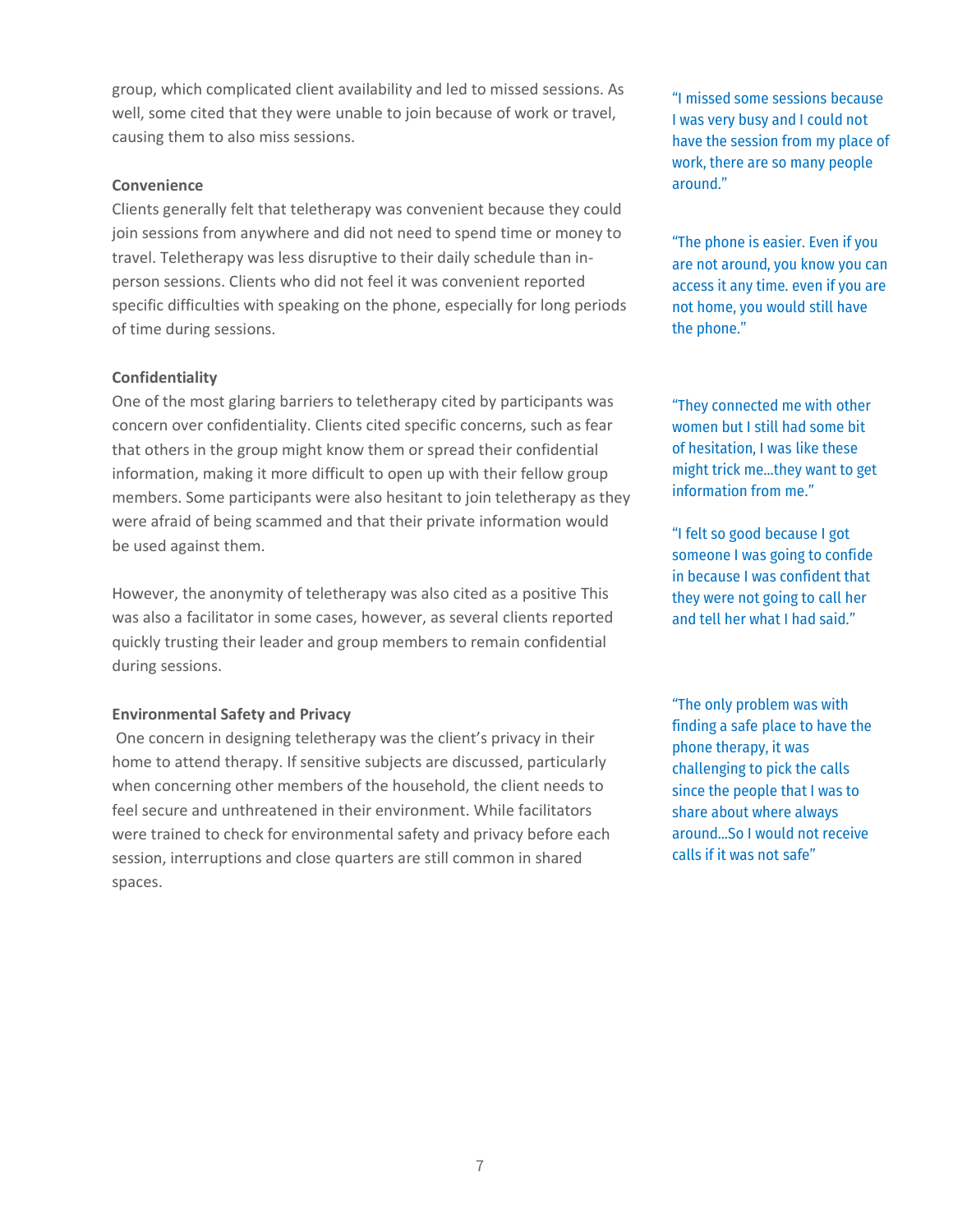#### **BONDING AND OPENING UP**

Learning about how others experience and solve challenges provides more than practical support to participants. For those that experienced both teletherapy and community-based therapy, participants shared that hearing about different challenges that people face in other places provided a valuable learning experience. One teletherapy participant remarked that in-person groups (which she had also previously attended) had limited her learning because she was with people she already knew in her community. She appreciated that teletherapy helped her connect with new people. Another client shared that she found comfort and solidarity in hearing that others were experiencing similar challenges, but in different ways across the country.

By opening up, clients indicated that hearing that they shared experiences with their group mates and that they were not alone was extremely cathartic. For some participants, hearing how others experienced and navigated challenges that were different from theirs gave them strength and courage to face their own challenges. Many noted that this gave them perspective on their own troubles, while enabling them to step out of their own thoughts to help others. There were some barriers to bonding, namely not being able to see each other in person and compassion fatigue over time.

Some clients struggled to bond over teletherapy as they did not feel comfortable revealing personal information over the phone, especially to strangers whom they could not see face-to-face. Clients feared that they would be placed in groups with people they already knew, therefore making it difficult to open up. Some feared they were being scammed and that their private information would be used against them. This discomfort factored into reasons for not opening up to the group and even missing sessions at times.

However, some clients preferred the anonymity of speaking to strangers. They felt immediately comfortable with their group, demonstrating the importance of group dynamics in the success of group bonding and trust.

"When I started talking to them, I thought I was the only one with problems but afterwards I discovered that I wasn't the only one and that is how I became free."

"Yes, because it was like a conference call and we were all listening in to each other. That gave me confidence and I started to trust them."

"[I learned that] there is no condition that is permanent. It is possible for me to have pressing moments, and to find peace and smile again. I learnt that challenges are not meant for one person, but everybody can experience such situations. But when I heard that even other members had challenges, I confirmed that it is possible that even other people are going through challenges that are bigger than mine."

"What scared me most…it could be that there is someone that knows you in that group."

"I was not comfortable with it at all, actually there is a time when they called me and I refused to pick the phone…I refused to pick their call, thinking that how can I start sharing my problems over the phone, …and then those who did not know about your problems gets to know about your issues."